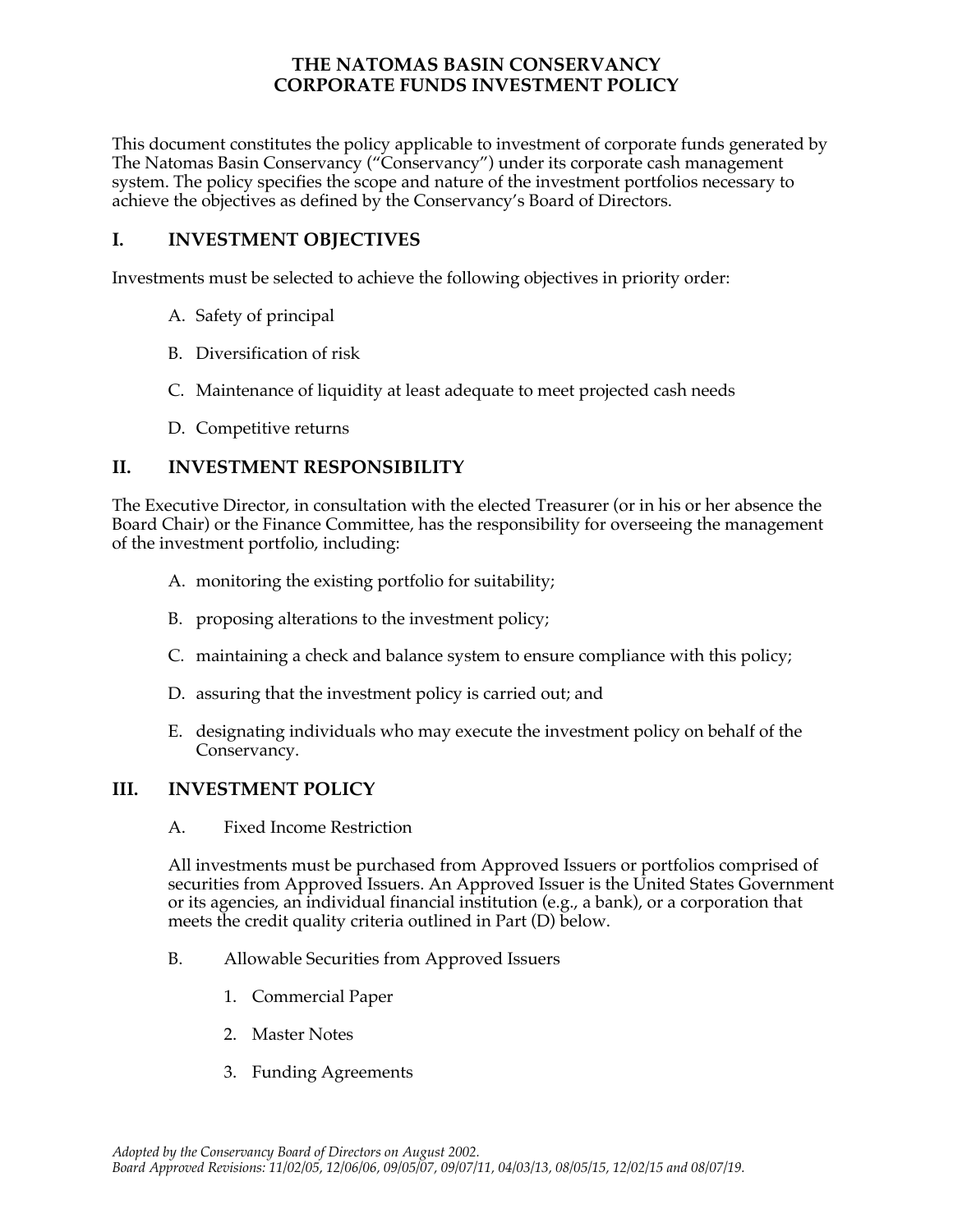- 4. Certificates of Deposit
- 5. Repurchase Agreements
- 6. Bankers Acceptances
- 7. Obligations issued or guaranteed by United States Government or its Agencies
- 8. U.S. Treasury Obligations
- 9. Money Market and Fixed Income Mutual Funds
- 10. Exchange Traded Funds
- 11. Federal Agency Securities
- 12. Corporate Notes and Bonds
- 13. Mortgage Backed Securities
- C. Diversification

 an appropriate balance of quality, maturity and yield consistent with the current money market and economic conditions. Investments are to be selected and managed so as to assure industry diversification and

D. Restrictions on Approved Issuers

 An acceptable outstanding debt obligation from an Approved Issuer is one rated at least A-, A3, or A- or better by Standard & Poors, Moody's, or Fitch, respectively, or short term securities rated A-1, P-1 or F1 or better by Standard & Poors, Moody's, or Fitch, respectively, at the time of purchase.

 No more than 20% of the total investments made by the Conservancy should be invested in securities of any one Approved Issuer.

 No limit will be applied to securities issued or guaranteed by the United States Government or any of its agencies.

 No portion of Conservancy funds will be invested in or managed by any entity or manager that is considered a related party for reporting purposes as defined by GAAP.

E. Allowable Investments for Investment Manager

 Investment Manager is permitted to invest in any of the securities listed in Part (B) of the  Policy: *Allowable Securities from Approved Issuers*. In addition to those securities, the Investment Manager may invest in a Money Market Mutual Fund that invests solely in the securities listed in Part (B).